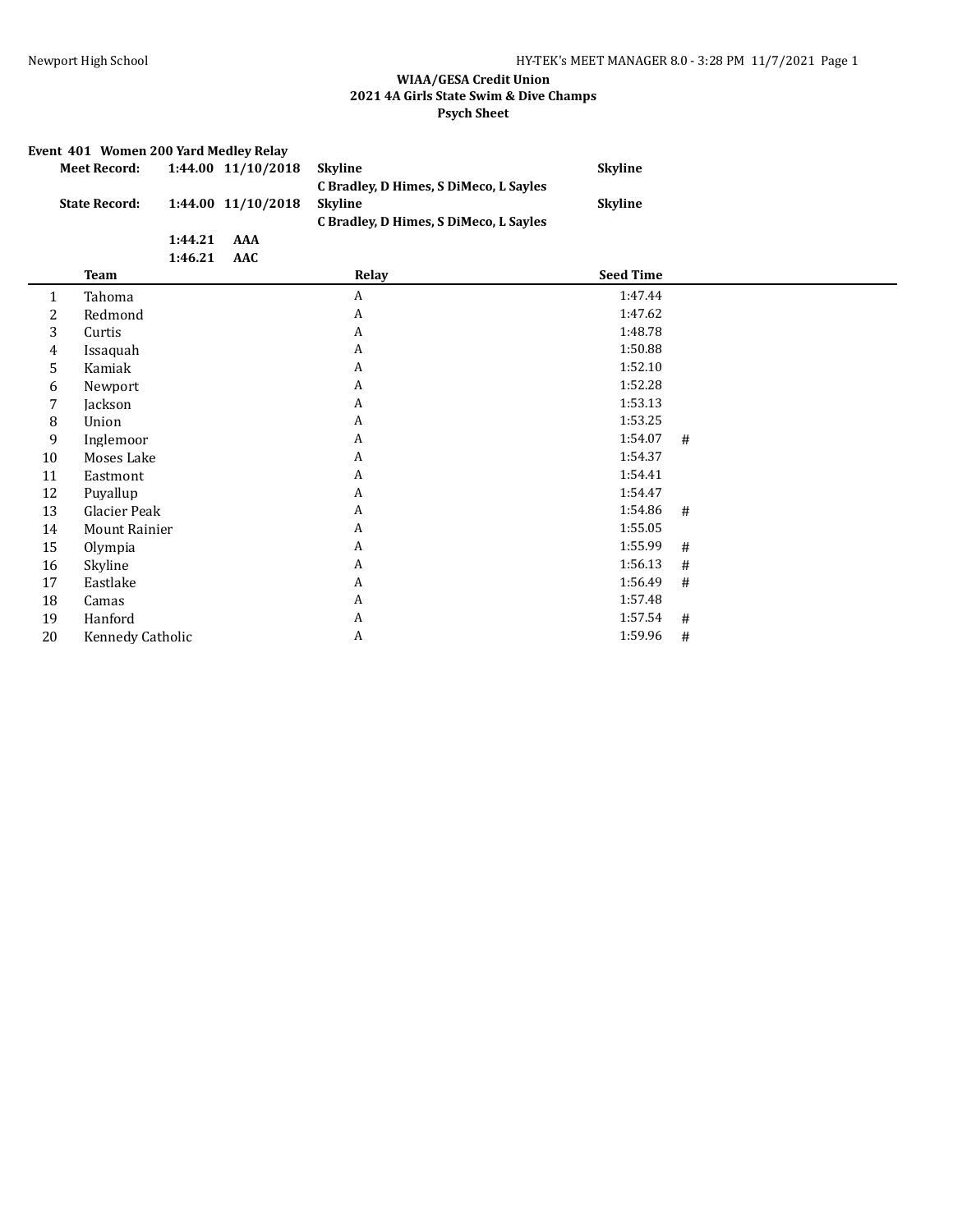| Event 402 Women 200 Yard Freestyle |  |  |  |  |  |  |
|------------------------------------|--|--|--|--|--|--|
|------------------------------------|--|--|--|--|--|--|

| <b>Meet Record:</b> |                      | 1:46.55 11/13/2010                                                                                                                                                                                                                                                                                                                        |                                                | <b>Andie Taylor</b>  |                                                               | <b>Skyline</b> |                                                   |  |
|---------------------|----------------------|-------------------------------------------------------------------------------------------------------------------------------------------------------------------------------------------------------------------------------------------------------------------------------------------------------------------------------------------|------------------------------------------------|----------------------|---------------------------------------------------------------|----------------|---------------------------------------------------|--|
|                     |                      |                                                                                                                                                                                                                                                                                                                                           |                                                |                      |                                                               | <b>Skyline</b> |                                                   |  |
|                     |                      |                                                                                                                                                                                                                                                                                                                                           |                                                |                      |                                                               |                |                                                   |  |
|                     |                      |                                                                                                                                                                                                                                                                                                                                           |                                                |                      |                                                               |                |                                                   |  |
| Name                |                      |                                                                                                                                                                                                                                                                                                                                           |                                                |                      |                                                               |                |                                                   |  |
| Bellin, Gabi        |                      |                                                                                                                                                                                                                                                                                                                                           |                                                | Curtis               |                                                               | 1:55.13        |                                                   |  |
|                     |                      |                                                                                                                                                                                                                                                                                                                                           |                                                | Tahoma               |                                                               | 1:55.72        |                                                   |  |
|                     |                      |                                                                                                                                                                                                                                                                                                                                           | 11                                             | Tahoma               |                                                               | 1:57.00        |                                                   |  |
|                     |                      |                                                                                                                                                                                                                                                                                                                                           | 12                                             | Moses Lake           |                                                               | 1:57.07        |                                                   |  |
|                     |                      |                                                                                                                                                                                                                                                                                                                                           | 12                                             | Eastlake             |                                                               | 1:58.13        |                                                   |  |
|                     |                      |                                                                                                                                                                                                                                                                                                                                           | 11                                             | Moses Lake           |                                                               | 1:58.49        |                                                   |  |
|                     |                      |                                                                                                                                                                                                                                                                                                                                           | 12                                             | Eisenhower           |                                                               | 1:59.33        |                                                   |  |
| Li, Joy             |                      |                                                                                                                                                                                                                                                                                                                                           | 12                                             | Newport              |                                                               | 1:59.45        |                                                   |  |
| Ella, Reedy         |                      |                                                                                                                                                                                                                                                                                                                                           | 12                                             | Redmond              |                                                               | 1:59.51        |                                                   |  |
|                     |                      |                                                                                                                                                                                                                                                                                                                                           | 11                                             | Newport              |                                                               | 1:59.58        |                                                   |  |
|                     |                      |                                                                                                                                                                                                                                                                                                                                           | 10                                             | Redmond              |                                                               | 2:00.52        | #                                                 |  |
|                     |                      |                                                                                                                                                                                                                                                                                                                                           | 10                                             | Puyallup             |                                                               | 2:01.20        |                                                   |  |
| Lao, Lily           |                      |                                                                                                                                                                                                                                                                                                                                           | 10                                             |                      |                                                               |                |                                                   |  |
|                     |                      |                                                                                                                                                                                                                                                                                                                                           | 11                                             | Glacier Peak         |                                                               |                | #                                                 |  |
|                     |                      |                                                                                                                                                                                                                                                                                                                                           | 12                                             | Lake Stevens         |                                                               | 2:03.24        | #                                                 |  |
|                     |                      |                                                                                                                                                                                                                                                                                                                                           | 11                                             | Curtis               |                                                               |                | #                                                 |  |
|                     |                      |                                                                                                                                                                                                                                                                                                                                           | 9                                              | Curtis               |                                                               | 2:04.04        | #                                                 |  |
|                     |                      |                                                                                                                                                                                                                                                                                                                                           | 9                                              | Issaquah             |                                                               | 2:04.08        |                                                   |  |
|                     |                      |                                                                                                                                                                                                                                                                                                                                           | 11                                             | <b>Battle Ground</b> |                                                               | 2:05.30        |                                                   |  |
|                     |                      |                                                                                                                                                                                                                                                                                                                                           | 12                                             | Richland             |                                                               | 2:05.41        |                                                   |  |
|                     | <b>State Record:</b> | 1:48.74<br>1:50.57<br>Chen, Elayne<br>Conklin, Karis<br>Knox, Laurel<br>Piel, Josephine<br>Parrish, Makhaela<br>Mitchell, Addison<br>Robertson, Abigail<br>Kimborowicz, Jenna<br>Bagniewski, Molly<br>Sullivan, Alexa<br>Marlatt, Autumn<br>Sotomayor, Maddie<br>Guidoux, May<br>Dandeneau, Chloe<br>Uchtmann, Nina M<br>Willford, Sydney | 1:46.55 11/13/2010<br><b>AAA</b><br><b>AAC</b> |                      | <b>Andie Taylor</b><br>Year School<br>12<br>9<br>Glacier Peak |                | <b>Seed Time</b><br>2:02.01<br>2:02.23<br>2:03.61 |  |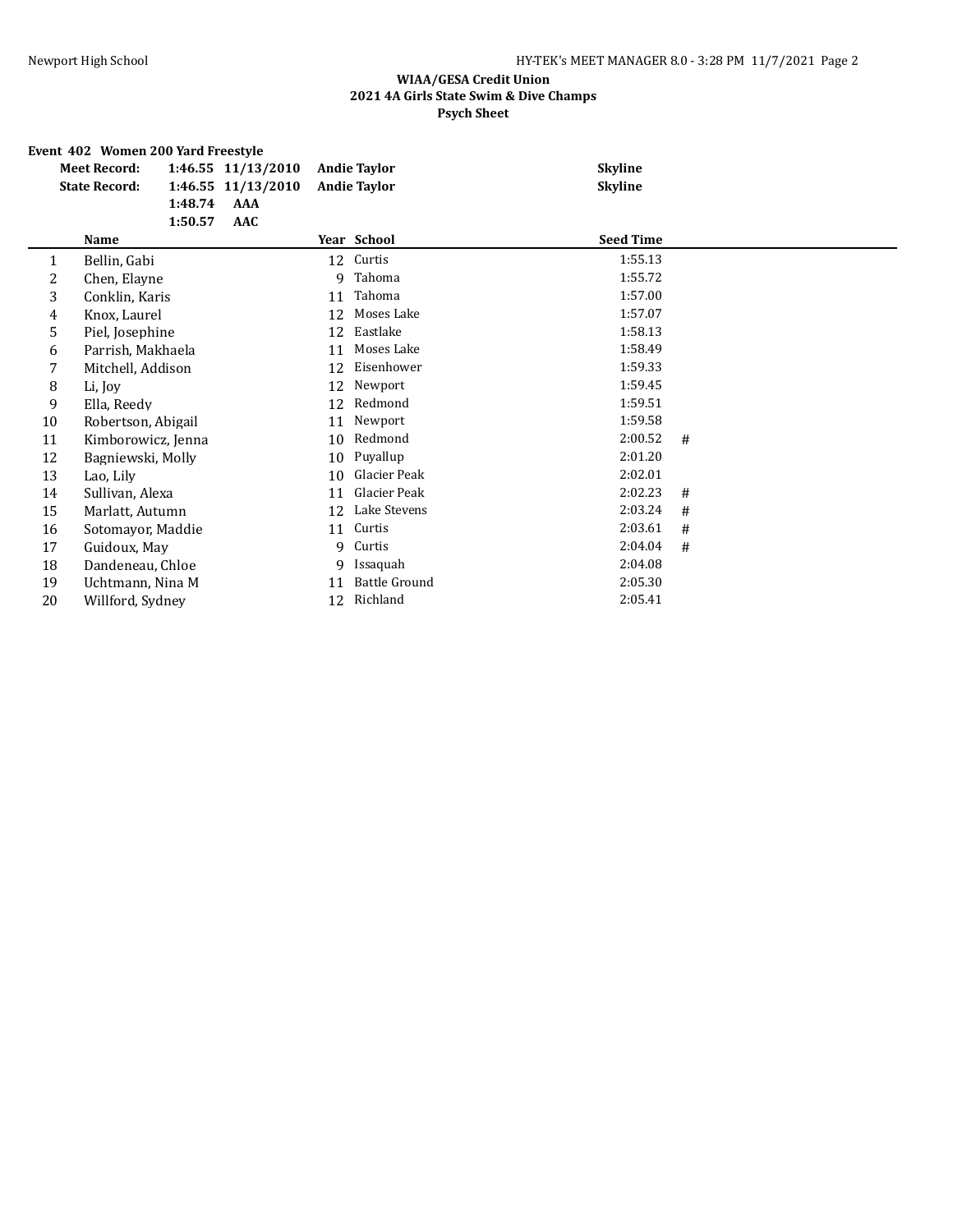#### **Event 403 Women 200 Yard IM**

|    | <b>Meet Record:</b><br><b>State Record:</b> | 2:01.51<br>2:03.64 | 1:58.23 11/15/2008<br>1:58.23 11/15/2008<br>AAA<br><b>AAC</b> |    | <b>Andie Taylor</b><br><b>Andie Taylor</b> | <b>Skyline</b><br><b>Skyline</b> |   |
|----|---------------------------------------------|--------------------|---------------------------------------------------------------|----|--------------------------------------------|----------------------------------|---|
|    | Name                                        |                    |                                                               |    | Year School                                | <b>Seed Time</b>                 |   |
| 1  | Yu, Catherine                               |                    |                                                               |    | 12 Redmond                                 | 2:05.11                          |   |
| 2  | Bellin, Gretta                              |                    |                                                               | 10 | Curtis                                     | 2:08.22                          |   |
| 3  | Hoyla, Olivia                               |                    |                                                               | 9  | Jackson                                    | 2:09.51                          |   |
| 4  | Portmann, Makenna                           |                    |                                                               | 11 | Tahoma                                     | 2:10.22                          |   |
| 5  | Zhang, Angela                               |                    |                                                               | 12 | Newport                                    | 2:10.51                          |   |
| 6  | Link, Trinity                               |                    |                                                               | 10 | Curtis                                     | 2:10.75                          |   |
| 7  | Rusk, Maren                                 |                    |                                                               | 11 | Woodinville                                | 2:11.95                          |   |
| 8  | Smith, Claire                               |                    |                                                               | 10 | Kamiak                                     | 2:12.56                          |   |
| 9  | Chow, Megan                                 |                    |                                                               | 12 | Inglemoor                                  | 2:12.85                          |   |
| 10 | Ma, Elizabeth                               |                    |                                                               | 10 | Mount Rainier                              | 2:13.15                          |   |
| 11 | Putt, Takara X                              |                    |                                                               | 10 | Olympia                                    | 2:13.66                          | # |
| 12 | Makhervaks, Nicolle                         |                    |                                                               | 10 | Newport                                    | 2:14.25                          |   |
| 13 | Warner, Elena                               |                    |                                                               | 9  | Tahoma                                     | 2:14.72                          | # |
| 14 | Ryu, Sophia                                 |                    |                                                               | 12 | Kamiak                                     | 2:17.31                          | # |
| 15 | Sellman, Abby                               |                    |                                                               | 11 | Puyallup                                   | 2:17.39                          | # |
| 16 | Deringer, Campbell                          |                    |                                                               | 11 | Camas                                      | 2:17.77                          |   |
| 17 | Hoopes, Isabella                            |                    |                                                               | 11 | Glacier Peak                               | 2:18.26                          |   |
| 18 | Lin, Jean                                   |                    |                                                               | 11 | Union                                      | 2:20.79                          |   |
| 19 | Heaps, Julia                                |                    |                                                               | 9  | Moses Lake                                 | 2:21.18                          |   |
| 20 | Dana, Aniston                               |                    |                                                               | 11 | Moses Lake                                 | 2:23.41                          |   |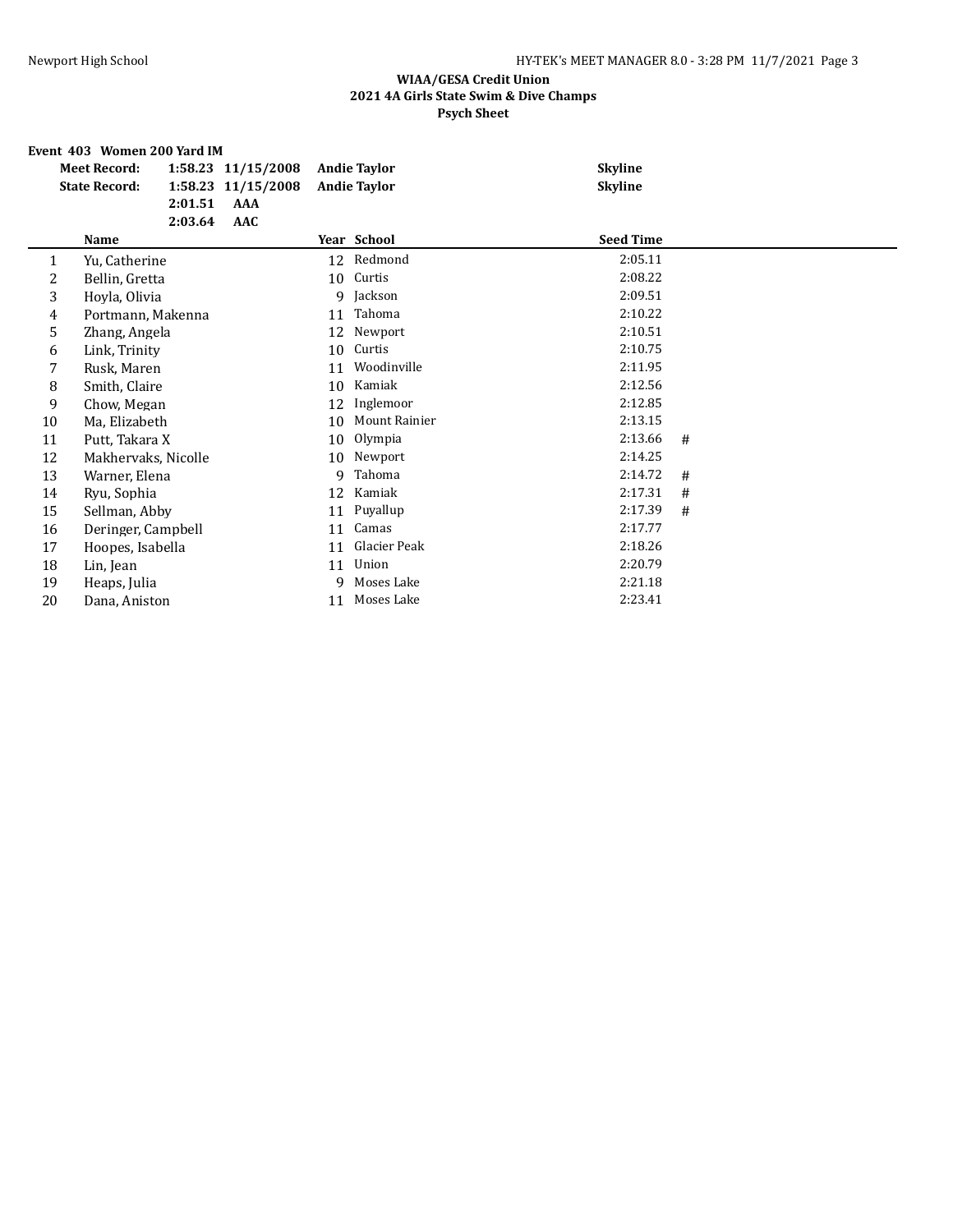# **Event 404 Women 50 Yard Freestyle**

| <b>Meet Record:</b><br><b>State Record:</b> |                    | 22.58 11/11/2017<br>22.49 11/9/2019 | <b>Emma Carlton</b><br><b>Janelle Rudolph</b> |    | <b>Mount Vernon</b><br><b>Bellevue</b> |                  |       |   |  |
|---------------------------------------------|--------------------|-------------------------------------|-----------------------------------------------|----|----------------------------------------|------------------|-------|---|--|
|                                             |                    | 23.20                               | AAA                                           |    |                                        |                  |       |   |  |
|                                             | Name               | 23.54                               | AAC                                           |    |                                        | <b>Seed Time</b> |       |   |  |
|                                             |                    |                                     |                                               |    | Year School                            |                  |       |   |  |
| 1                                           | Tu, Gillian        |                                     |                                               | 11 | Issaquah                               |                  | 24.14 |   |  |
| 2                                           | Clemons, Destiny   |                                     |                                               | 12 | Rogers                                 |                  | 24.15 |   |  |
| 3                                           | Sears, Hailey      |                                     |                                               | 12 | Tahoma                                 |                  | 24.29 |   |  |
| 4                                           | Butler, Madelynn   |                                     |                                               | 12 | Lake Stevens                           |                  | 24.45 |   |  |
| 5                                           | Wu, Andrea         |                                     |                                               | 12 | Redmond                                |                  | 24.48 |   |  |
| 6                                           | Parrish, Issabelle |                                     |                                               | 10 | Moses Lake                             |                  | 24.55 |   |  |
| 7                                           | Chang, Annette     |                                     |                                               | 11 | Union                                  |                  | 24.57 |   |  |
| 8                                           | Nakaone, Elsie     |                                     |                                               | 11 | Eastlake                               |                  | 24.85 |   |  |
| 9                                           | Keegan, Alanna     |                                     |                                               | 12 | Glacier Peak                           |                  | 24.95 |   |  |
| 10                                          | Proctor, Alexa     |                                     |                                               | 11 | Curtis                                 |                  | 25.21 |   |  |
| 11                                          | Liu, Grace         |                                     |                                               | 12 | Inglemoor                              |                  | 25.28 | # |  |
| 12                                          | Caritativo, Athea  |                                     |                                               | 11 | Curtis                                 |                  | 25.31 |   |  |
| 13                                          | Hobson, Jaime      |                                     |                                               | 11 | Eastmont                               |                  | 25.33 |   |  |
| 14                                          | Pushckor, Sky      |                                     |                                               | 12 | Issaquah                               |                  | 25.53 | # |  |
| 15                                          | Kim, Calliope      |                                     |                                               | 11 | Skyline                                |                  | 25.66 | # |  |
| 16                                          | Landon, Noelle     |                                     |                                               | 10 | Hanford                                |                  | 25.70 |   |  |
| 17                                          | Larson, Faith      |                                     |                                               | 12 | Eastmont                               |                  | 25.81 | # |  |
| 18                                          | Curley, Malia      |                                     |                                               | 11 | Newport                                |                  | 25.87 | # |  |
| 19                                          | Gaul, Rowan        |                                     |                                               | 10 | Tahoma                                 |                  | 25.89 | # |  |
| 20                                          | Romanschi, Rebecca |                                     |                                               | 12 | North Creek                            |                  | 26.10 |   |  |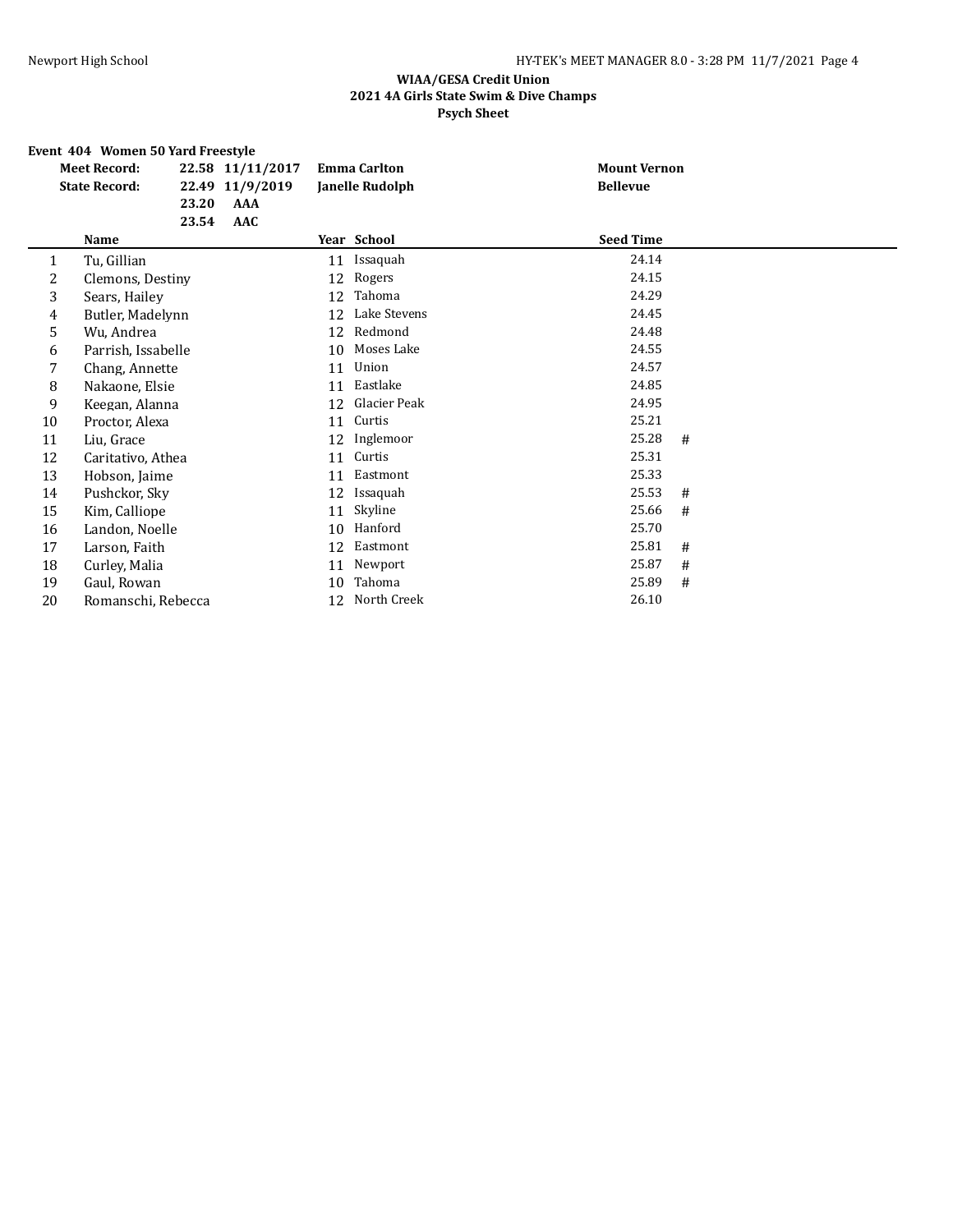# **Event 405 Women 1 mtr Diving**

| <b>Meet Record:</b>  |                                                                                                                                                                                |                                        | Garfield                                                                |  |
|----------------------|--------------------------------------------------------------------------------------------------------------------------------------------------------------------------------|----------------------------------------|-------------------------------------------------------------------------|--|
| <b>State Record:</b> |                                                                                                                                                                                |                                        | <b>Issaquah</b>                                                         |  |
| Name                 |                                                                                                                                                                                |                                        |                                                                         |  |
|                      |                                                                                                                                                                                | Skyline                                | 409.10                                                                  |  |
| McCray, Valerie      | 11                                                                                                                                                                             | Eastmont                               | 407.50                                                                  |  |
| Holt, Kaitlyn        | 12                                                                                                                                                                             | Mount Si                               | 400.70                                                                  |  |
| McKay, Kelsey        | 12                                                                                                                                                                             | Wenatchee                              | 395.25                                                                  |  |
|                      | 12                                                                                                                                                                             | Jackson                                | 391.80                                                                  |  |
|                      | 9                                                                                                                                                                              | Glacier Peak                           | 382.05                                                                  |  |
|                      | 11                                                                                                                                                                             | Jackson                                | 375.15                                                                  |  |
| Jenkins, Kaylie      | 12                                                                                                                                                                             | Skyline                                | 360.15                                                                  |  |
|                      | 9                                                                                                                                                                              | Jackson                                | 355.55                                                                  |  |
| Bingham, Saili       | 10                                                                                                                                                                             | Kamiak                                 | 349.05                                                                  |  |
|                      | 9                                                                                                                                                                              | Wenatchee                              | 345.40                                                                  |  |
|                      | 12                                                                                                                                                                             | Moses Lake                             | 345.20                                                                  |  |
| Schlecht, Elle       | 12                                                                                                                                                                             | Kentridge                              | 337.00                                                                  |  |
| Soto, Maya           | 10                                                                                                                                                                             | Wenatchee                              | 331.50                                                                  |  |
| Huber, Kieumy        | 11                                                                                                                                                                             | Eastmont                               | 330.70                                                                  |  |
| Adams, Ally          | 12                                                                                                                                                                             | Tahoma                                 | 325.55                                                                  |  |
|                      | 11                                                                                                                                                                             | Chiawana                               | 295.30                                                                  |  |
| Shields, Olivia      | 12                                                                                                                                                                             | Kennedy Catholic                       | 292.25                                                                  |  |
| Hatch, Corinne       | 10                                                                                                                                                                             | Hanford                                | 281.05                                                                  |  |
|                      | 11                                                                                                                                                                             | Curtis                                 | 266.60                                                                  |  |
| Chapple, Toby        | 12                                                                                                                                                                             | South Kitsap                           | 247.05                                                                  |  |
|                      | Fontenelle, Jade<br>Wierschke, Leah<br>Farman, Addison<br>Wierschke, Lauren<br>Wilson, Ana-Lyn<br>Tucker, Elizabeth<br>Shaporda, Rebecca<br>Leavens, Sidney<br>Hudson, Kennady | 488.20 11/10/2012<br>488.20 11/10/2012 | <b>Caitlin Chambers</b><br><b>Caitlin Chambers</b><br>Year School<br>12 |  |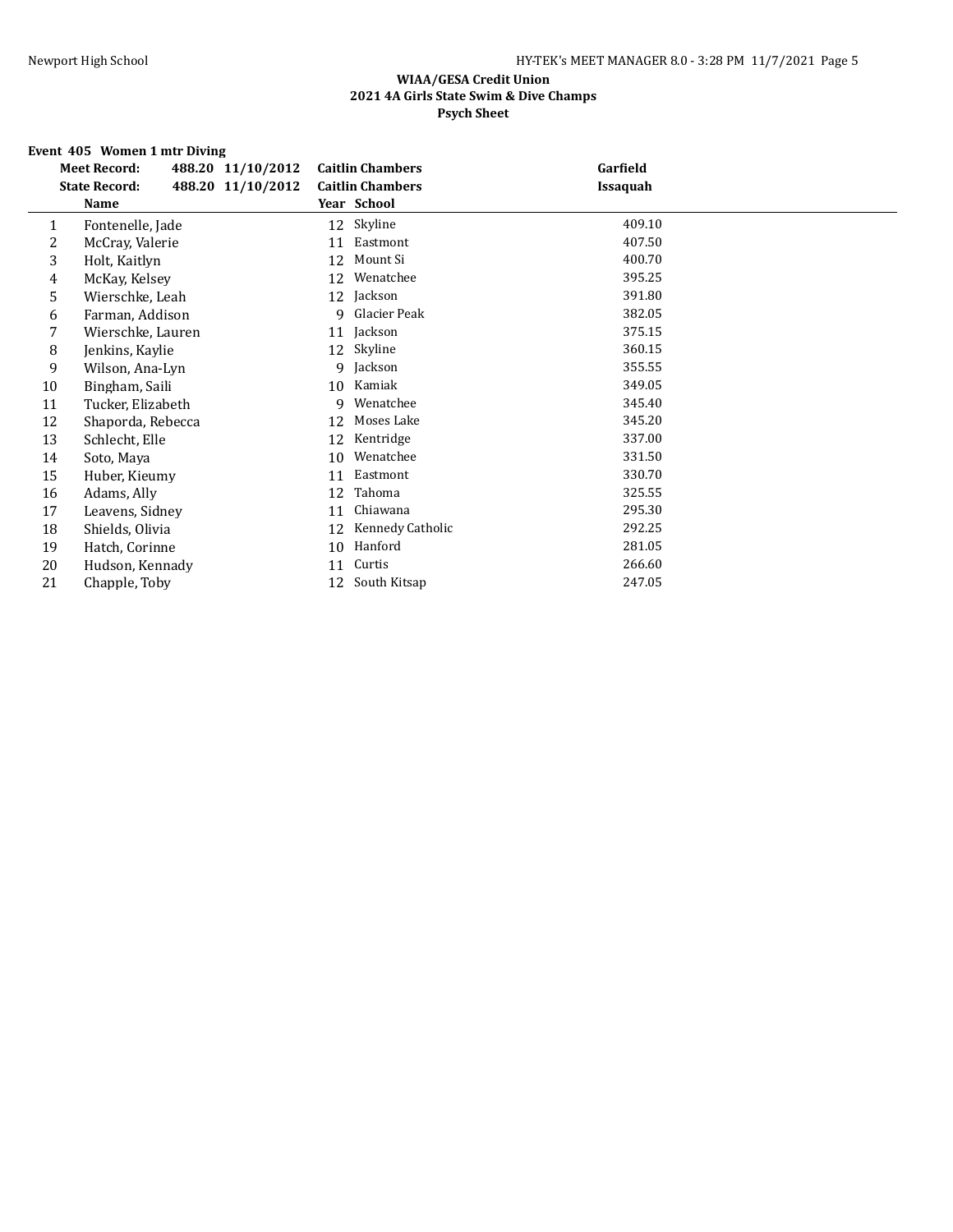# **Event 406 Women 100 Yard Butterfly**

|    | <b>Meet Record:</b>  |       | 52.58 11/10/2018 | <b>Gabrielle Dang</b> |                  | <b>North Creek</b> |   |
|----|----------------------|-------|------------------|-----------------------|------------------|--------------------|---|
|    | <b>State Record:</b> |       | 52.58 11/10/2018 | <b>Gabrielle Dang</b> |                  | <b>North Creek</b> |   |
|    |                      | 54.42 | AAA              |                       |                  |                    |   |
|    |                      | 55.49 | AAC              |                       |                  |                    |   |
|    | <b>Name</b>          |       |                  |                       | Year School      | <b>Seed Time</b>   |   |
| 1  | Li, Joy              |       |                  | 12                    | Newport          | 57.58              |   |
| 2  | Weiler, Kiersten     |       |                  | 12                    | Kennedy Catholic | 57.92              |   |
| 3  | Jia, Maddy           |       |                  | 12                    | Issaquah         | 58.09              |   |
| 4  | Bellin, Gretta       |       |                  | 10                    | Curtis           | 58.66              |   |
| 5  | McGinnis, Bryn M     |       |                  | 12                    | Richland         | 59.11              |   |
| 6  | Liu, Grace           |       |                  | 12                    | Inglemoor        | 59.15              |   |
| 7  | Smith, Claire        |       |                  | 10                    | Kamiak           | 59.48              |   |
| 8  | Mitchell, Addison    |       |                  | 12                    | Eisenhower       | 59.66              |   |
| 9  | Hobson, Jaime        |       |                  | 11                    | Eastmont         | 59.94              |   |
| 10 | Fidler, Macy         |       |                  | 12                    | Glacier Peak     | 1:00.07            |   |
| 11 | Gaul, Rowan          |       |                  | 10                    | Tahoma           | 1:00.14            |   |
| 12 | Chiu, Amelia         |       |                  | 11                    | Newport          | 1:00.15            | # |
| 13 | Link, Trinity        |       |                  | 10                    | Curtis           | 1:00.37            |   |
| 14 | Warner, Elena        |       |                  | 9                     | Tahoma           | 1:01.04            | # |
| 15 | McElwee, Eleanor     |       |                  | 10                    | Inglemoor        | 1:01.33            | # |
| 16 | Abringe, Chamelle    |       |                  | 12                    | Hanford          | 1:01.78            |   |
| 17 | Lorenzo, Julia       |       |                  | 9                     | Kamiak           | 1:02.00            | # |
| 18 | Bowen, Amelia        |       |                  | 11                    | Issaquah         | 1:02.01            | # |
| 19 | Lettiere, Bella      |       |                  | 12                    | Puyallup         | 1:02.09            | # |
| 20 | Fong, Joli           |       |                  | 10                    | Union            | 1:02.14            |   |
|    |                      |       |                  |                       |                  |                    |   |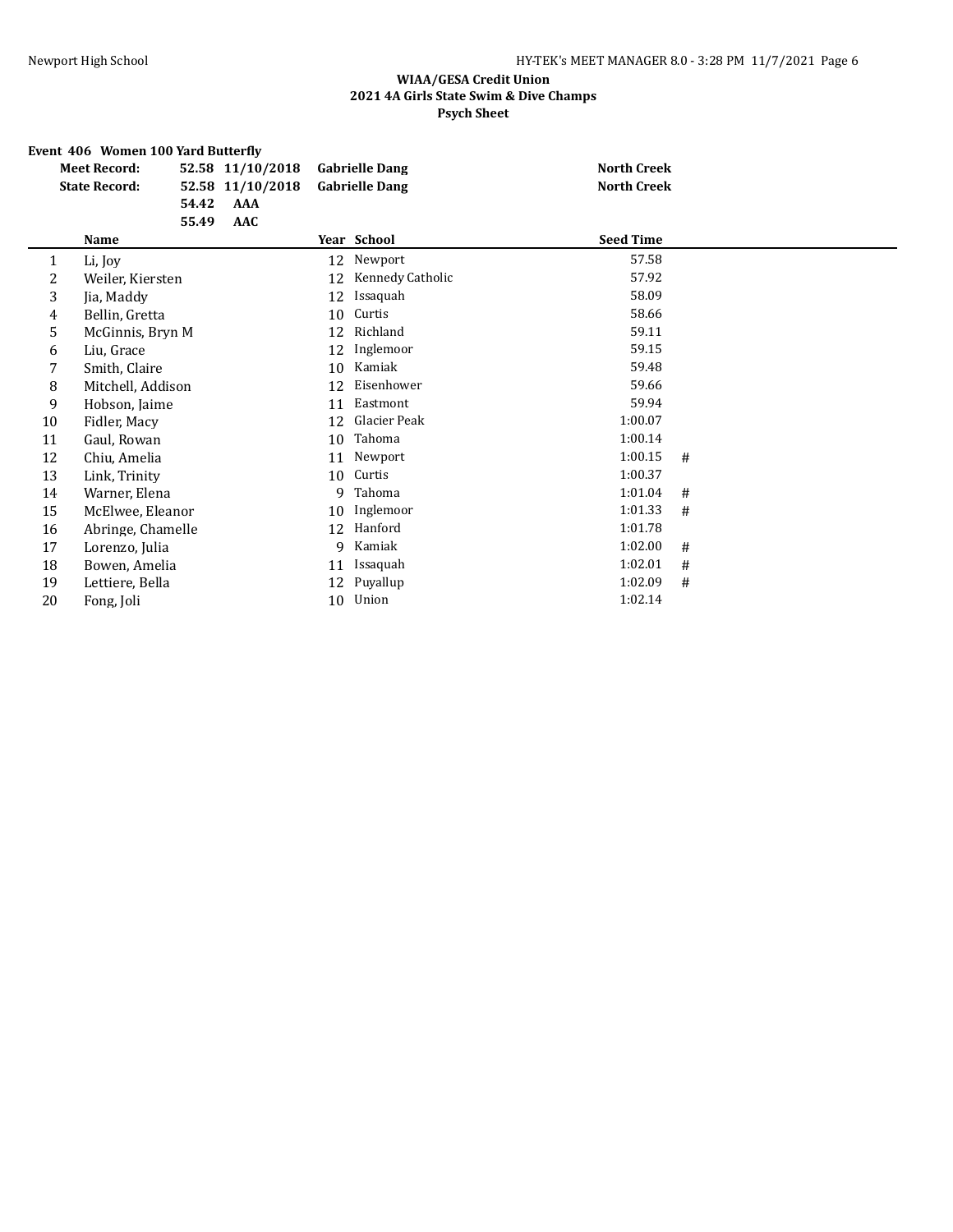# **Event 407 Women 100 Yard Freestyle<br>Meet Record:** 49.73 11/11/

|    | LVCHt TV/ WOHICH TOO IGIU I I ICCSIVIC |                  |                     |                     |   |
|----|----------------------------------------|------------------|---------------------|---------------------|---|
|    | <b>Meet Record:</b>                    | 49.73 11/11/2017 | <b>Emma Carlton</b> | <b>Mount Vernon</b> |   |
|    | <b>State Record:</b>                   | 49.60 11/10/2018 | Janelle Rudolph     | <b>Bellevue</b>     |   |
|    | 50.19                                  | <b>AAA</b>       |                     |                     |   |
|    | 51.05                                  | <b>AAC</b>       |                     |                     |   |
|    | Name                                   |                  | Year School         | <b>Seed Time</b>    |   |
| 1  | Weissman, Hannah                       | 12               | Tahoma              | 52.30               |   |
| 2  | Chen, Michelle                         | 11               | Redmond             | 52.43               |   |
| 3  | Clemons, Destiny                       | 12               | Rogers              | 52.48               |   |
| 4  | Butler, Madelynn                       | 12               | Lake Stevens        | 53.11               |   |
| 5  | Wu, Andrea                             | 12               | Redmond             | 53.37               |   |
| 6  | Bellin, Gabi                           | 12               | Curtis              | 53.58               |   |
| 7  | Chang, Annette                         | 11               | Union               | 53.89               |   |
| 8  | Parrish, Issabelle                     | 10               | Moses Lake          | 54.03               |   |
| 9  | Schlutt, Emma                          | 11               | Tahoma              | 54.88               |   |
| 10 | Lao, Lily                              | 10               | Glacier Peak        | 55.65               | # |
| 11 | Pushckor, Sky                          | 12               | Issaquah            | 56.26               |   |
| 12 | Proctor, Alexa                         | 11               | Curtis              | 56.54               | # |
| 13 | Keegan, Alanna                         | 12               | Glacier Peak        | 57.22               | # |
| 14 | Norris-Markowitz, Ava                  | 12               | Eastmont            | 57.23               |   |
| 15 | Wade, Sophia                           | 10               | Camas               | 57.28               |   |
| 16 | Nanda, Yana                            | 11               | Redmond             | 57.32               | # |
| 17 | Marlatt, Autumn                        | 12               | Lake Stevens        | 57.52               | # |
| 18 | Foley, Savannah                        | 11               | Lake Stevens        | 57.57               | # |
| 19 | Hawkins, Lexi                          | 12               | Jackson             | 57.65               | # |
| 20 | Kujat, Payton                          | 10               | Skyline             | 57.67               |   |
|    |                                        |                  |                     |                     |   |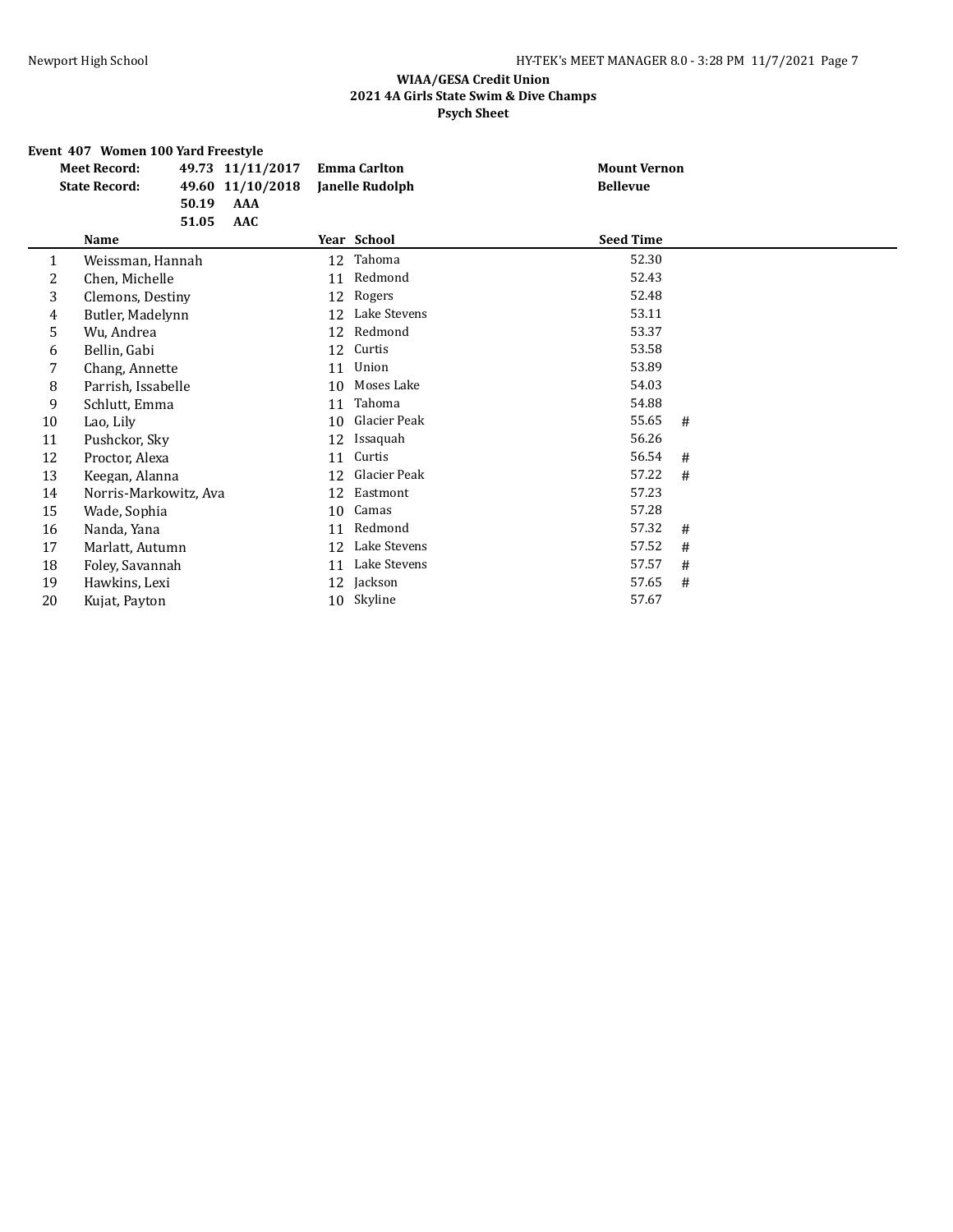### **Event 408 Women 500 Yard Freestyle Meet Record: 4:41.98 11/15/2008 Amber McDermott Jackson State Record: 4:41.98 11/14/2008 Amber McDermott Jackson 4:52.18 AAA 4:56.85 AAC Name Year School Seed Time** 1 Clise, Maya 12 Puyallup 5:00.24<br>2 McGinnis, Bryn M 12 Richland 5:12.45 2 McGinnis, Bryn M 12 Richland 5:12.45 3 Knox, Laurel 12 Moses Lake 5:12.60 4 Chen, Elayne 5:12.95 5 Rusk, Maren 11 Woodinville 5:15.33 6 Conklin, Karis 11 Tahoma 5:15.35 7 Ma, Elizabeth 10 Mount Rainier 5:17.16 8 Kimborowicz, Jenna 10 Redmond 5:19.02 9 Robertson, Abigail 11 Newport 5:19.12<br>12 Curtis 12 Curtis 5:19.35 10 Forrest, Erin 12 Curtis 12 Curtis 5:19.35 11 Parrish, Makhaela 11 Moses Lake 5:20.96 12 Yin, Renee 11 Inglemoor 5:25.32 # 13 Brown, Audrey 10 Inglemoor 5:29.25 # 14 Lehmann, Alena 9 Glacier Peak 5:29.81 15 Hoopes, Isabella 11 Glacier Peak 5:31.16 # 16 Nelson, Sophie K 9 Olympia 3:31.53 # 5:31.53 \$<br>17 Otto, Margaret L 11 Olympia 3:32.42 # 5:32.42 \$ 17 Otto, Margaret L 11 Olympia 11 Olympia 5:32.42 # 5:32.42 = 5:34.92 5:34.92 18 McGeachy, Lila 19 Sullivan, Alexa 11 Glacier Peak 5:37.87 # 20 Skiles, Lucy E 12 Olympia 5:40.68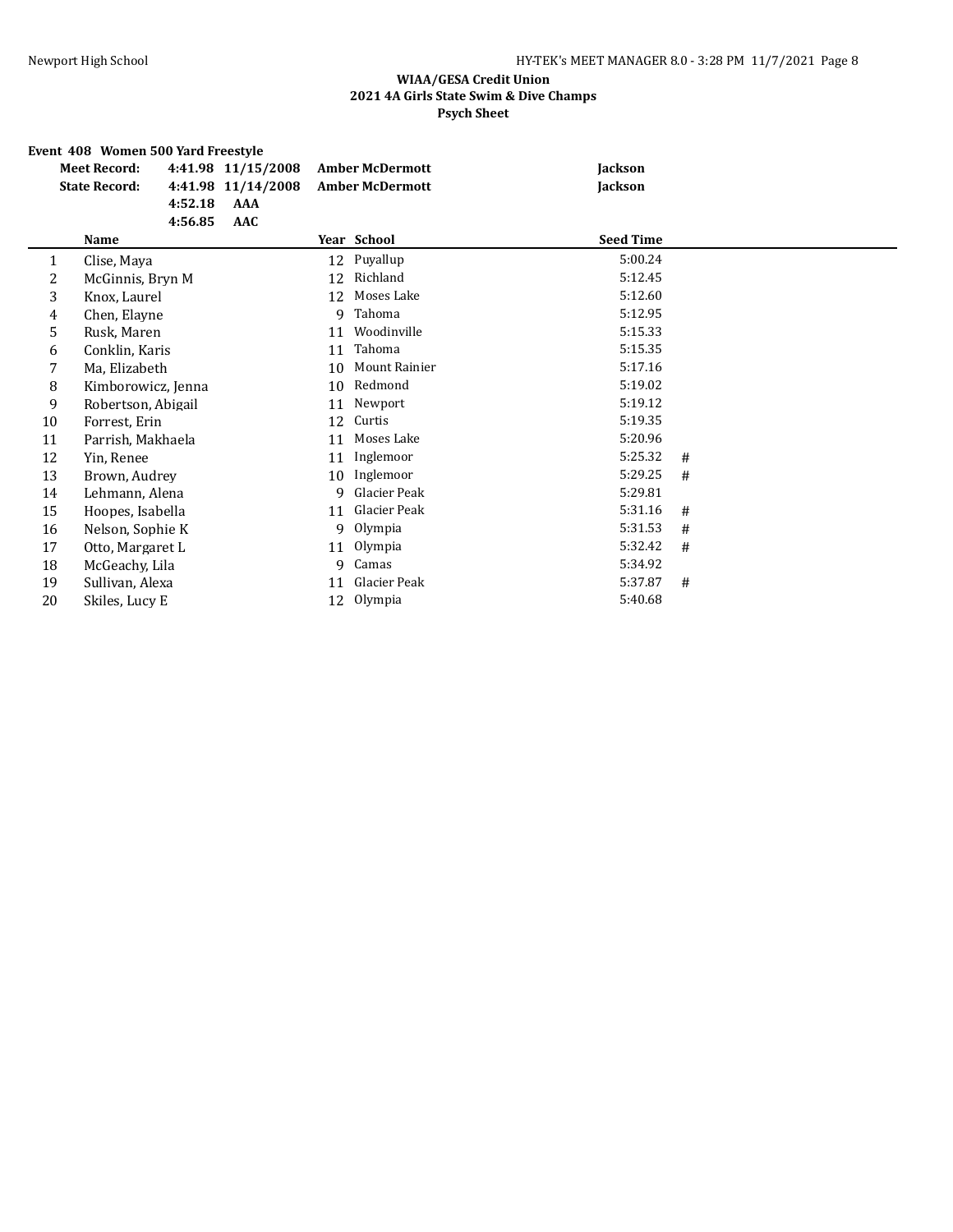|              | Event 409 Women 200 Yard Freestyle Relay |                    |                    |                                                                                                     |                  |   |  |  |  |  |  |  |
|--------------|------------------------------------------|--------------------|--------------------|-----------------------------------------------------------------------------------------------------|------------------|---|--|--|--|--|--|--|
|              | <b>Meet Record:</b>                      |                    | 1:34.96 11/10/2018 | <b>Newport (Bellevue)</b>                                                                           | <b>Newport</b>   |   |  |  |  |  |  |  |
|              | <b>State Record:</b>                     |                    | 1:34.96 11/10/2018 | S Baron, R Nguyen, G Wang, J Chen<br><b>Newport (Bellevue)</b><br>S Baron, R Nguyen, G Wang, J Chen | <b>Newport</b>   |   |  |  |  |  |  |  |
|              |                                          | 1:35.36<br>1:36.94 | AAA<br>AAC         |                                                                                                     |                  |   |  |  |  |  |  |  |
|              | <b>Team</b>                              |                    |                    | Relay                                                                                               | <b>Seed Time</b> |   |  |  |  |  |  |  |
| $\mathbf{1}$ | Tahoma                                   |                    |                    | $\boldsymbol{A}$                                                                                    | 1:38.91          |   |  |  |  |  |  |  |
| 2            | Moses Lake                               |                    |                    | A                                                                                                   | 1:40.54          |   |  |  |  |  |  |  |
| 3            | Redmond                                  |                    |                    | A                                                                                                   | 1:40.83          |   |  |  |  |  |  |  |
| 4            | Inglemoor                                |                    |                    | A                                                                                                   | 1:41.25          |   |  |  |  |  |  |  |
| 5            | Curtis                                   |                    |                    | A                                                                                                   | 1:41.54          |   |  |  |  |  |  |  |
| 6            | Eastmont                                 |                    |                    | A                                                                                                   | 1:41.58          |   |  |  |  |  |  |  |
| 7            | Issaquah                                 |                    |                    | A                                                                                                   | 1:42.25          |   |  |  |  |  |  |  |
| 8            | Eastlake                                 |                    |                    | A                                                                                                   | 1:42.43          |   |  |  |  |  |  |  |
| 9            | Glacier Peak                             |                    |                    | A                                                                                                   | 1:42.61          |   |  |  |  |  |  |  |
| 10           | Newport                                  |                    |                    | A                                                                                                   | 1:42.80          |   |  |  |  |  |  |  |
| 11           | Lake Stevens                             |                    |                    | A                                                                                                   | 1:43.34          | # |  |  |  |  |  |  |
| 12           | Union                                    |                    |                    | A                                                                                                   | 1:44.01          |   |  |  |  |  |  |  |
| 13           | Camas                                    |                    |                    | A                                                                                                   | 1:46.78          |   |  |  |  |  |  |  |
| 14           | Olympia                                  |                    |                    | A                                                                                                   | 1:46.85          |   |  |  |  |  |  |  |
| 15           | Skyline                                  |                    |                    | A                                                                                                   | 1:47.16          | # |  |  |  |  |  |  |
| 16           | Woodinville                              |                    |                    | A                                                                                                   | 1:49.45          | # |  |  |  |  |  |  |
| 17           | North Creek                              |                    |                    | A                                                                                                   | 1:50.07          | # |  |  |  |  |  |  |
| 18           | Puyallup                                 |                    |                    | A                                                                                                   | 1:50.37          |   |  |  |  |  |  |  |
| 19           | Kentwood                                 |                    |                    | A                                                                                                   | 1:50.41          | # |  |  |  |  |  |  |
| 20           | Kamiak                                   |                    |                    | A                                                                                                   | 1:51.29          | # |  |  |  |  |  |  |
|              |                                          |                    |                    |                                                                                                     |                  |   |  |  |  |  |  |  |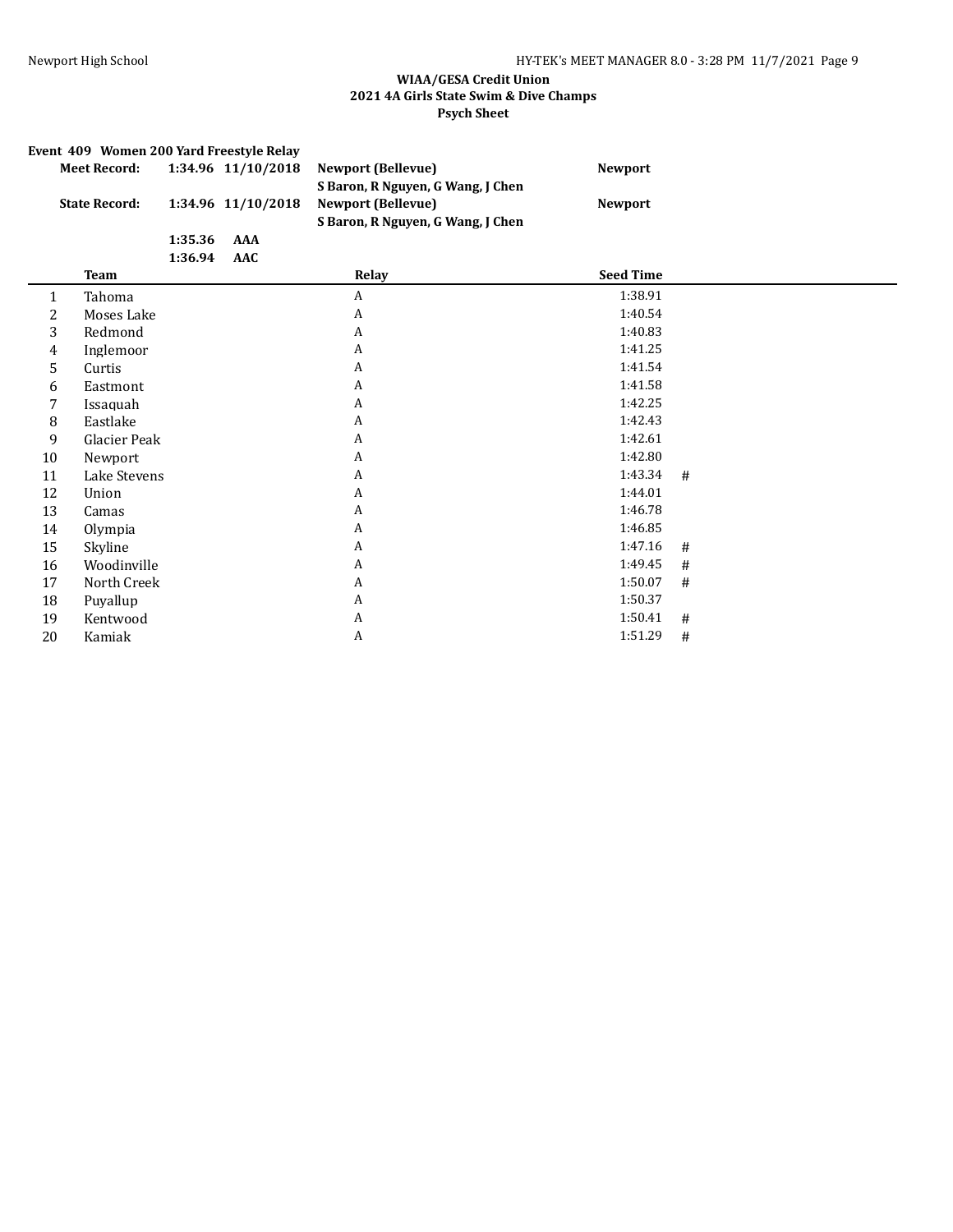## **Event 410 Women 100 Yard Backstroke**

|    | <b>Meet Record:</b>  |       | 53.82 11/13/2010 | <b>Annemarie Thaver</b> |                      | <b>Ballard</b>   |   |
|----|----------------------|-------|------------------|-------------------------|----------------------|------------------|---|
|    | <b>State Record:</b> |       | 53.02 11/9/2019  |                         | Janelle Rudolph      | <b>Bellevue</b>  |   |
|    |                      | 54.80 | AAA              |                         |                      |                  |   |
|    |                      | 55.92 | AAC              |                         |                      |                  |   |
|    | Name                 |       |                  |                         | Year School          | <b>Seed Time</b> |   |
| 1  | Weissman, Hannah     |       |                  | 12                      | Tahoma               | 56.22            |   |
| 2  | Chen, Michelle       |       |                  | 11                      | Redmond              | 56.94            |   |
| 3  | Weiler, Kiersten     |       |                  | 12                      | Kennedy Catholic     | 57.60            |   |
| 4  | Schlutt, Emma        |       |                  | 11                      | Tahoma               | 58.91            |   |
| 5  | Caritativo, Athea    |       |                  | 11                      | Curtis               | 59.24            |   |
| 6  | Chow, Megan          |       |                  | 12                      | Inglemoor            | 59.81            |   |
| 7  | Makhervaks, Nicolle  |       |                  | 10                      | Newport              | 1:00.09          |   |
| 8  | Jia, Maddy           |       |                  | 12                      | Issaquah             | 1:00.88          | # |
| 9  | Fidler, Macy         |       |                  | 12                      | Glacier Peak         | 1:01.02          |   |
| 10 | Hawkins, Lexi        |       |                  | 12                      | Jackson              | 1:01.75          | # |
| 11 | Nakaone, Elsie       |       |                  | 11                      | Eastlake             | 1:01.91          | # |
| 12 | Lorenzo, Julia       |       |                  | 9                       | Kamiak               | 1:01.99          | # |
| 13 | Sellman, Abby        |       |                  | 11                      | Puyallup             | 1:02.32          | # |
| 14 | Wang, Megan          |       |                  | 9                       | Jackson              | 1:02.43          | # |
| 15 | Dandeneau, Chloe     |       |                  | 9                       | Issaquah             | 1:02.53          | # |
| 16 | Heaps, Julia         |       |                  | q                       | Moses Lake           | 1:02.72          |   |
| 17 | Sellman, Emily       |       |                  | 9                       | Puyallup             | 1:03.48          |   |
| 18 | Uchtmann, Nina M     |       |                  | 11                      | <b>Battle Ground</b> | 1:03.60          |   |
| 19 | Fong, Joli           |       |                  | 10                      | Union                | 1:04.17          |   |
| 20 | Hines, Alli          |       |                  | q                       | Moses Lake           | 1:06.61          |   |
|    |                      |       |                  |                         |                      |                  |   |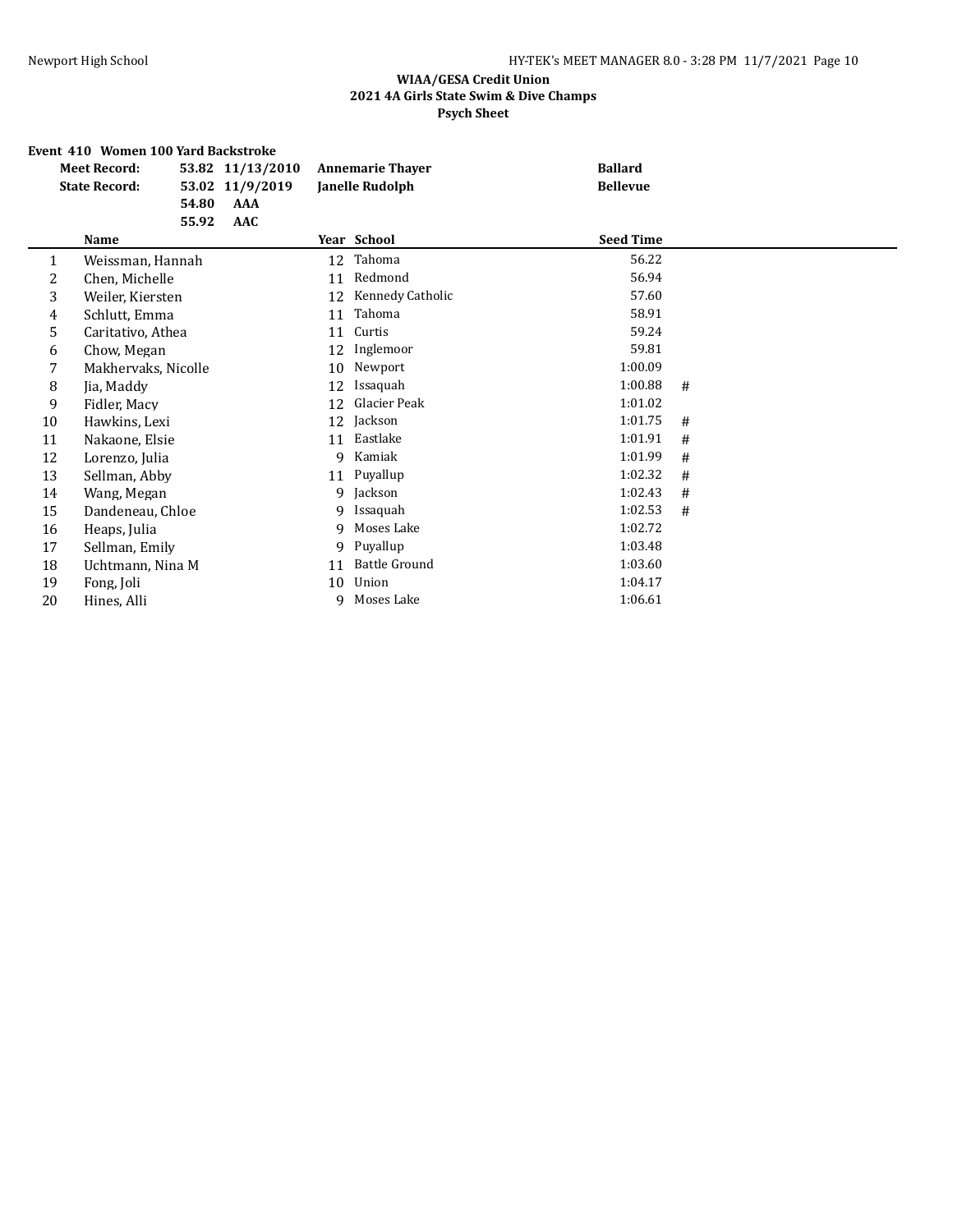#### **Event 411 Women 100 Yard Breaststroke**

|    | русне таа эмениси дее тага ргсазизи екс<br><b>Meet Record:</b><br><b>State Record:</b><br>1:02.58<br>1:03.80 | 1:01.33 11/16/2013<br>1:01.33 11/16/2013<br>AAA<br><b>AAC</b> | <b>Carolyn McCann</b><br><b>Carolyn McCann</b> | <b>Gig Harbor</b><br><b>Gig Harbor</b> |     |
|----|--------------------------------------------------------------------------------------------------------------|---------------------------------------------------------------|------------------------------------------------|----------------------------------------|-----|
|    | Name                                                                                                         |                                                               | Year School                                    | <b>Seed Time</b>                       |     |
| 1  | Yu, Catherine                                                                                                |                                                               | 12 Redmond                                     | 1:02.43                                | AAA |
| 2  | Tu, Gillian                                                                                                  | 11                                                            | Issaquah                                       | 1:03.33                                | AAC |
| 3  | Portmann, Makenna                                                                                            | 11                                                            | Tahoma                                         | 1:04.91                                |     |
| 4  | Clise, Maya                                                                                                  | 12                                                            | Puyallup                                       | 1:05.12                                |     |
| 5  | Sears, Hailey                                                                                                | 12                                                            | Tahoma                                         | 1:06.62                                |     |
| 6  | Kim, Calliope                                                                                                | 11                                                            | Skyline                                        | 1:07.00                                |     |
| 7  | Zhang, Angela                                                                                                | 12                                                            | Newport                                        | 1:07.34                                |     |
| 8  | Ryu, Sophia                                                                                                  | 12                                                            | Kamiak                                         | 1:07.59                                |     |
| 9  | Deringer, Campbell                                                                                           | 11                                                            | Camas                                          | 1:07.81                                |     |
| 10 | Hoyla, Olivia                                                                                                | 9                                                             | Jackson                                        | 1:08.23                                |     |
| 11 | Huang, Kaylee                                                                                                | 10                                                            | Newport                                        | 1:08.46                                | #   |
| 12 | Piel, Josephine                                                                                              | 12                                                            | Eastlake                                       | 1:09.39                                | #   |
| 13 | Curley, Malia                                                                                                | 11                                                            | Newport                                        | 1:09.49                                | #   |
| 14 | Putt, Takara X                                                                                               | 10                                                            | Olympia                                        | 1:09.55                                |     |
| 15 | Kujat, Payton                                                                                                | 10                                                            | Skyline                                        | 1:10.43                                | #   |
| 16 | Lam, Celina                                                                                                  | 12                                                            | Mount Rainier                                  | 1:11.24                                | #   |
| 17 | Kulkarni, Priyanka                                                                                           | 11                                                            | Redmond                                        | 1:11.45                                |     |
| 18 | Lin, Jean                                                                                                    | 11                                                            | Union                                          | 1:12.34                                |     |
| 19 | Norris-Markowitz, Ava                                                                                        | 12                                                            | Eastmont                                       | 1:12.95                                |     |
| 20 | Duvall, Kathryn                                                                                              | q                                                             | Moses Lake                                     | 1:13.00                                |     |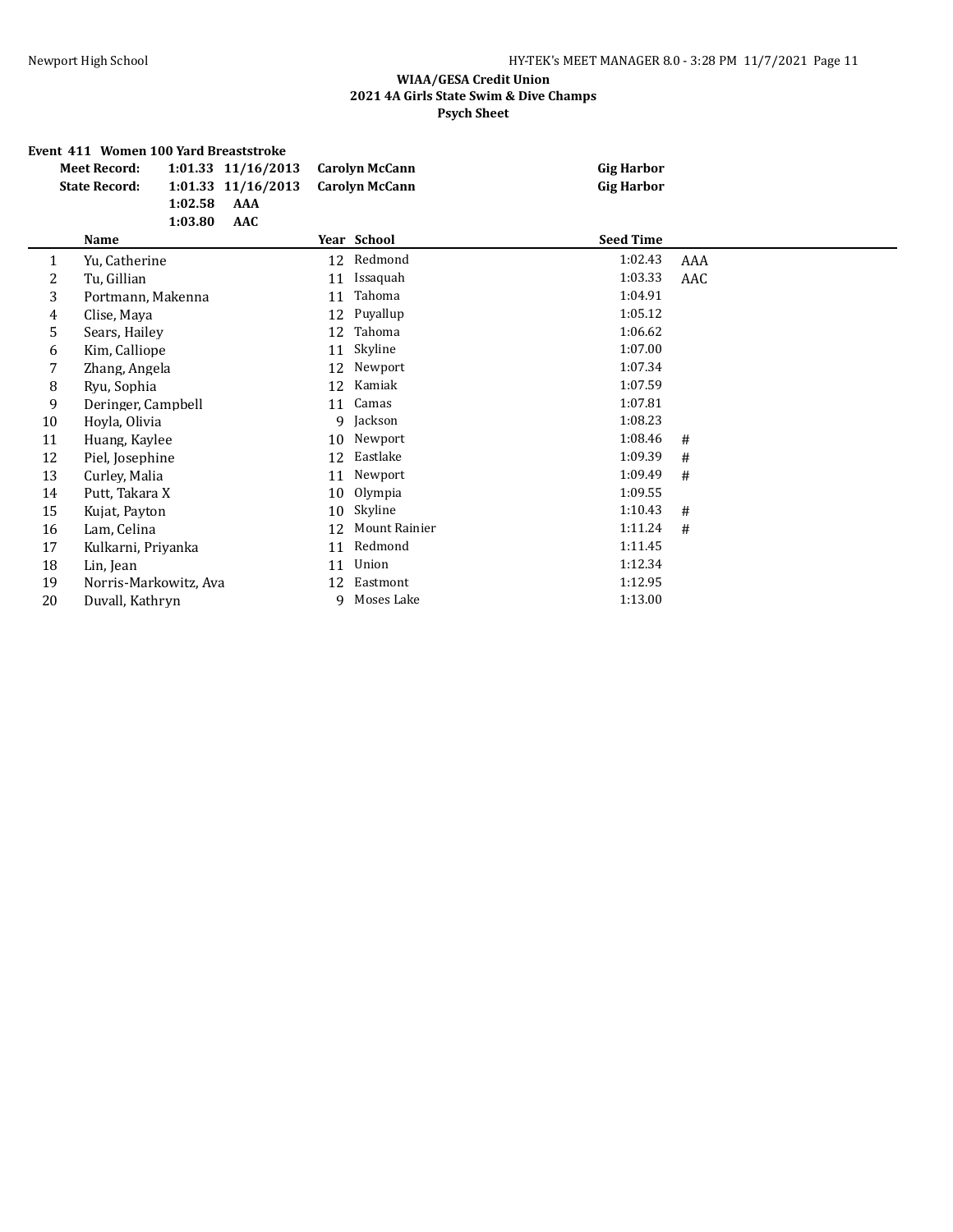|    | Event 412 Women 400 Yard Freestyle Relay |         |                    |                                                                                                               |                  |   |  |  |  |  |  |  |
|----|------------------------------------------|---------|--------------------|---------------------------------------------------------------------------------------------------------------|------------------|---|--|--|--|--|--|--|
|    | <b>Meet Record:</b>                      |         | 3:26.33 11/10/2018 | <b>Newport (Bellevue)</b>                                                                                     | <b>Newport</b>   |   |  |  |  |  |  |  |
|    | <b>State Record:</b>                     |         | 3:26.33 11/10/2018 | S Baron, J Chen, A Girotto, Y Groysman<br><b>Newport (Bellevue)</b><br>S Baron, J Chen, A Girotto, Y Groysman | <b>Newport</b>   |   |  |  |  |  |  |  |
|    |                                          | 3:27.65 | AAA                |                                                                                                               |                  |   |  |  |  |  |  |  |
|    |                                          | 3:31.02 | <b>AAC</b>         |                                                                                                               |                  |   |  |  |  |  |  |  |
|    | <b>Team</b>                              |         |                    | Relay                                                                                                         | <b>Seed Time</b> |   |  |  |  |  |  |  |
| 1  | Redmond                                  |         |                    | A                                                                                                             | 3:35.08          |   |  |  |  |  |  |  |
| 2  | Tahoma                                   |         |                    | A                                                                                                             | 3:36.88          |   |  |  |  |  |  |  |
| 3  | Newport                                  |         |                    | A                                                                                                             | 3:40.35          |   |  |  |  |  |  |  |
| 4  | Curtis                                   |         |                    | A                                                                                                             | 3:41.43          |   |  |  |  |  |  |  |
| 5  | Moses Lake                               |         |                    | A                                                                                                             | 3:42.11          |   |  |  |  |  |  |  |
| 6  | Kamiak                                   |         |                    | A                                                                                                             | 3:42.93          |   |  |  |  |  |  |  |
| 7  | Inglemoor                                |         |                    | A                                                                                                             | 3:44.14          |   |  |  |  |  |  |  |
| 8  | Lake Stevens                             |         |                    | A                                                                                                             | 3:45.41          |   |  |  |  |  |  |  |
| 9  | Issaquah                                 |         |                    | A                                                                                                             | 3:45.73          |   |  |  |  |  |  |  |
| 10 | Puyallup                                 |         |                    | A                                                                                                             | 3:46.69          |   |  |  |  |  |  |  |
| 11 | Glacier Peak                             |         |                    | A                                                                                                             | 3:47.55          | # |  |  |  |  |  |  |
| 12 | Woodinville                              |         |                    | A                                                                                                             | 3:48.31          | # |  |  |  |  |  |  |
| 13 | Olympia                                  |         |                    | A                                                                                                             | 3:54.03          |   |  |  |  |  |  |  |
| 14 | Hanford                                  |         |                    | A                                                                                                             | 3:54.28          |   |  |  |  |  |  |  |
| 15 | <b>Mount Rainier</b>                     |         |                    | A                                                                                                             | 3:55.38          | # |  |  |  |  |  |  |
| 16 | Richland                                 |         |                    | A                                                                                                             | 3:55.97          |   |  |  |  |  |  |  |
| 17 | Union                                    |         |                    | A                                                                                                             | 3:58.83          | # |  |  |  |  |  |  |
| 18 | Skyline                                  |         |                    | A                                                                                                             | 4:00.47          | # |  |  |  |  |  |  |
| 19 | Camas                                    |         |                    | A                                                                                                             | 4:00.82          | # |  |  |  |  |  |  |
| 20 | Eastmont                                 |         |                    | A                                                                                                             | 4:09.71          |   |  |  |  |  |  |  |
|    |                                          |         |                    |                                                                                                               |                  |   |  |  |  |  |  |  |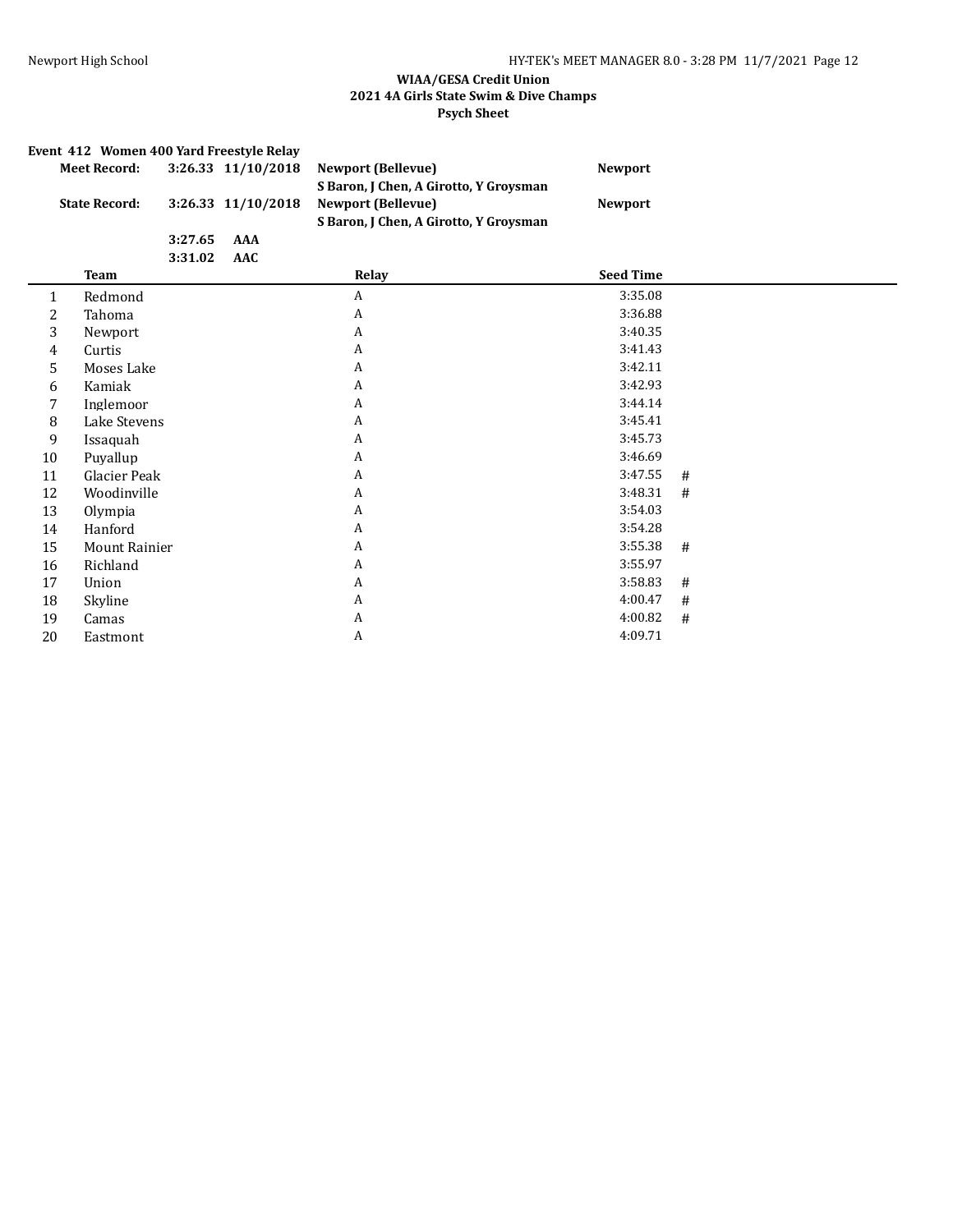# **Event 413 Women 50 Yard Freestyle**

| <b>Meet Record:</b>  |                  |           | 33.31 11/10/2018 |              | Olivia Lautman  | Lake Washington  |  |
|----------------------|------------------|-----------|------------------|--------------|-----------------|------------------|--|
| <b>State Record:</b> |                  | <b>NT</b> |                  |              |                 |                  |  |
|                      |                  | 23.20     | AAA              |              |                 |                  |  |
|                      |                  | 23.54     | AAC              |              |                 |                  |  |
|                      | Name             |           |                  |              | Year School     | <b>Seed Time</b> |  |
|                      | Lamping, Megan   |           |                  |              | 12 Glacier Peak | <b>NT</b>        |  |
| 2                    | Martinez, Bella  |           |                  | 12 Wenatchee | <b>NT</b>       |                  |  |
| 3                    | Johnson, Jade    |           | 10               | Eastmont     | <b>NT</b>       |                  |  |
| 4                    | McIrvin, Jillian |           | 12               | Wenatchee    | <b>NT</b>       |                  |  |
| 5                    | Johnson, Gaz     |           |                  | 10           | Wenatchee       | <b>NT</b>        |  |
| 6                    | Wiest, Shannon   |           |                  | 12           | Wenatchee       | <b>NT</b>        |  |